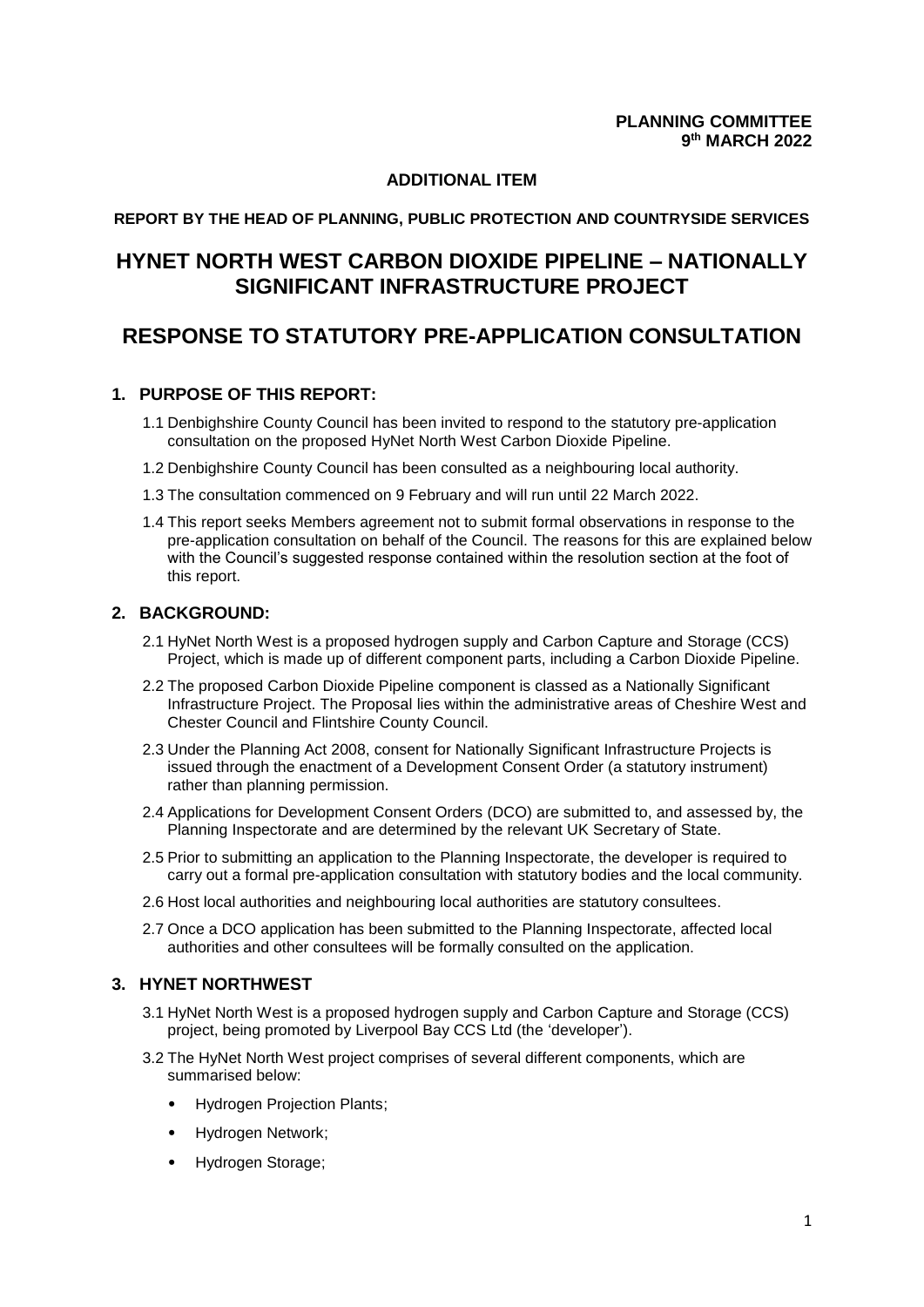- Carbon Capture;
- Compressor Plants;
- Newbuild and repurposed onshore/offshore pipelines to transport CO2 (between Cheshire, Flintshire, and offshore);
- Offshore Carbon Dioxide Storage.
- 3.3 The plan below is an indicative representation of the HyNet North West Project taken from the developer's PEIR:



3.4 Different components of the project will be require separate consent from the relevant approval body.

## **4. CARBON DIXOIDE PIPELINE:**

- 4.1 The current consultation relates to the proposed onshore carbon dioxide pipeline to transport carbon dioxide emissions captured from exiting industry, and the proposed new HyNet hydrogen production plant at Stanlow, to be permanently stored offshore in depleted gas resources under Liverpool Bay.
- 4.2 The onshore pipeline, which includes some above ground infrastructure, is proposed within the administrative areas of Cheshire West and Chester and Flintshire County Councils.
- 4.3 There are three sections of new build onshore pipeline which form part of the DCO Proposed Development subject of the current consultation:
	- Ince AGI (Above Ground Installation) to Stanlow AGI Pipeline.
	- Stanlow AGI to Flint AGI Pipeline.
	- Flint AGI to Flint Connection Pipeline.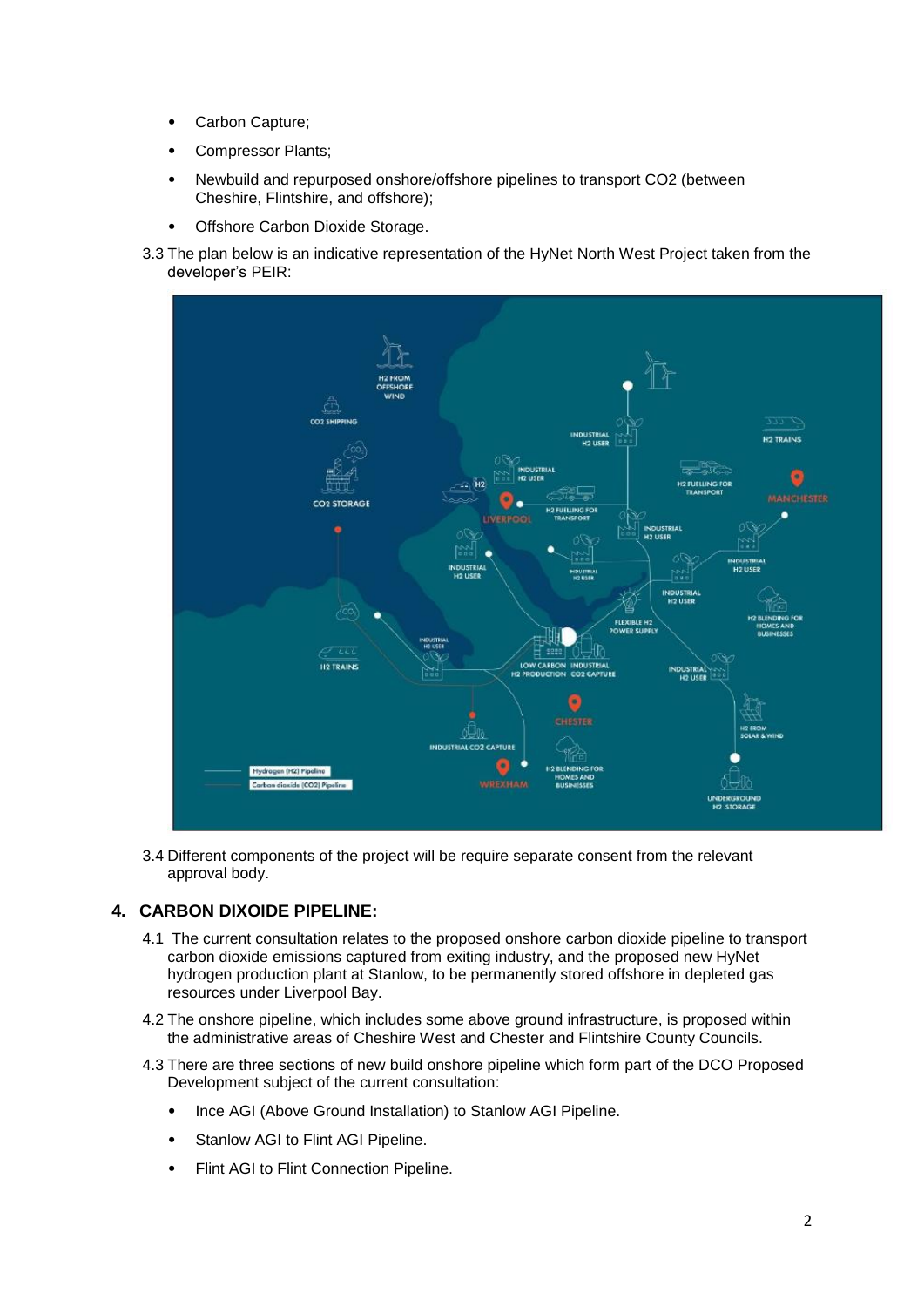- 4.4 . The new build pipeline will connect into the existing Flint Connection to Point of Ayr Terminal Pipeline which is being repurposed to carry carbon dioxide rather than natural gas.
- 4.5 The map below has been extracted from the developer's project website, and shows the proposed carbon dioxide pipeline route:



## **5. STATUTORY PRE-APPLICATION CONSULTATION:**

- 5.1 The consultation is seeking views on the Preliminary Environmental Information Report (PEIR). A copy of this and other consultation documents can be found on the project website here: [www.hynethub.co.uk](http://www.hynethub.co.uk/)
- 5.2 In Officers view, the only element of the proposed development of relevance to Denbighshire County Council interests is the change of use of the existing pipeline from Point of Ayr to Flint Connection which is proposed to be re-purposed for the transportation of carbon dioxide instead of natural gas.
- 5.3 Based on the conclusions of the PEIR, this element of the proposal would not give rise to any direct, adverse impact on Denbighshire interests.
- 5.4 Works to the existing Point of Ayr gas terminal, which lies close to the Denbighshire border will need to be carried out to facilitate the offshore export of carbon dioxide. Officers would note that such works are considered to be 'associated development' which fall outside of the scope of what can be included in the DCO application. Works to the Point of Ayr terminal are therefore not part of the current consultation, and would instead require separate planning permission from Flintshire County Council.
- 5.5 Similarly, the offshore works required to be undertaken to facilitate the storage of carbon dioxide in the depleted gas resources in Liverpool Bay also fall outside of the scope of the DCO application. The offshore works are therefore not part of the current consultation, and would be subject of a separate consenting regime.

#### **6. RESOLUTION:**